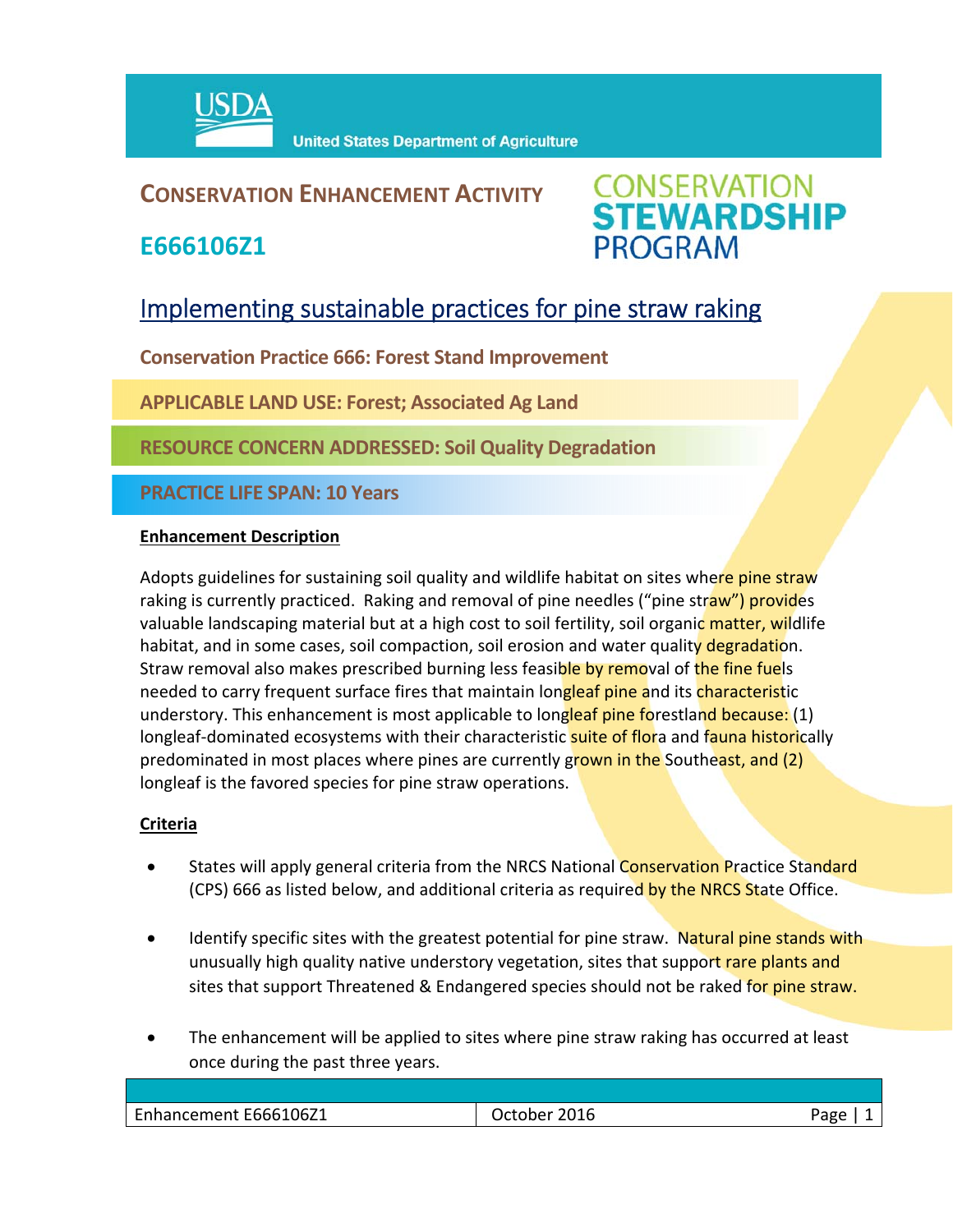

- Adhere to the following guidelines for pine straw raking:
	- o Do not rake straw on erodible soils with slopes greater than 8%.



- o Use hand tools rather than mechanized raking equipment. Use pitchforks to lift straw off of rare or high-value understory plants.
- o Divide the acreage to be raked into several units and rotate the raking regime so that only a portion of the area is raked each year.
- o Adopt a rotation that includes periodic prescribed burns. One recommended rotation begins with a "rest" year to allow fuel to accumulate, a burn year and then a year when raking can occur (rest‐rake‐burn, repeat).
- o Thin the pine overstory to provide light needed to support understory plants. Thin when tree crowns begin to touch or when basal area reaches about 120 square feet, whichever comes first. Reduce basal area to 60-70 square feet.
- o Collect only the undecomposed, recently fallen "red needles." Leave undisturbed the partially decomposed older needles, which are of little economic value.
- o Harvest needles once, in the middle of the fall (October) needle drop. Although the amount of subsequent needle drop will be less, studies have shown that retaining the late-season needles can reduce nitrogen and phosphorous losses by up to 70% and soil erosion by up to 90%.
- o If herbicides are necessary to control invasive or undesirable plants use directed– spray or spot treatments, and choose formulations and spray windows that will not damage native grasses and forbs.
- o Monitor fertility levels by periodic soil testing and pine needle nutrient analysis and, if indicated, be prepared to add fertilizer at recommended rates. Appropriate fertilization will increase the amount of needles, but over-fertilization can damage or kill longleaf pine trees.

| Enhancement E666106Z1 | 2016<br>Jctober | App |
|-----------------------|-----------------|-----|
|                       |                 |     |